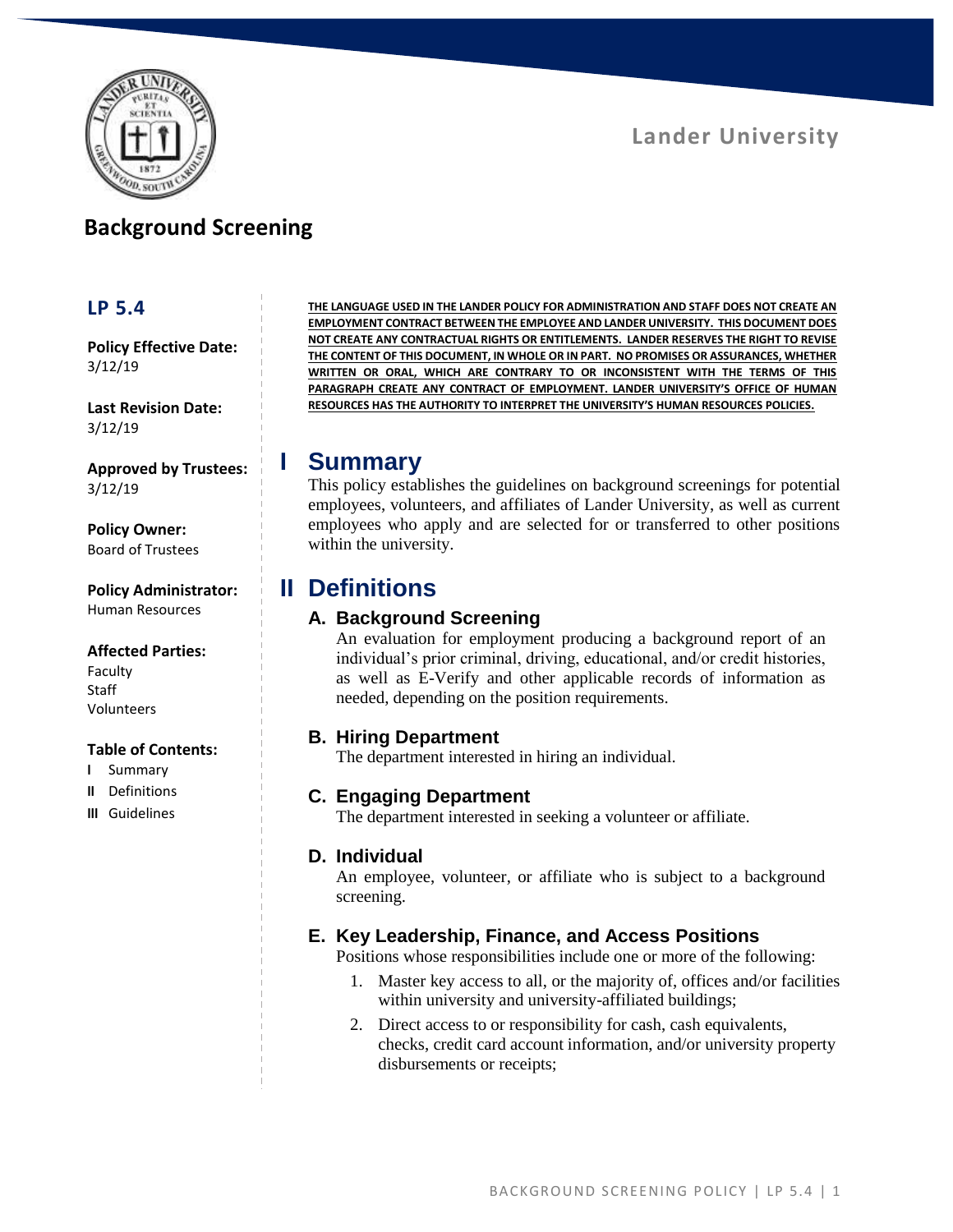

**Lander University**

## **Background Screening**

- 3. Extensive authority for committing the financial resources of the university;
- 4. Officers of the university, which include the president, all vice presidents, provost, the chief financial officer, and the general counsel;
- 5. Senior administrative personnel, which include, vice provost, associate vice presidents, deans of colleges, department chairs, procurement officer, controller, directors of athletics, athletics coaches, and the NCAA compliance coordinator;
- 6. Anyone who works with minors.

## **III Guidelines**

### **A. Responsibilities**

The Office of Human Resources is responsible for communication of this policy to ensure compliance with all federal and state statutes regarding employment. All background screenings and credit reports are conducted in accordance with the Fair Credit Reporting Act (FCRA).

### **B. Background Screenings**

Background screenings include a variety of inquiries into the background of an individual or a current employee and may include any, or all, of the following inquiries based on the position type and the responsibilities associated with the position.

- 1. Standard background screening conducted for all individuals covered by this policy:
	- a. Criminal conviction check
	- b. Education Verification
	- c. Driving record check
- 2. Optional background screening conducted primarily for key leadership, finance, and access positions
	- a. Credit history check

### **C. Determining Employment Eligibility for Applicants with a Criminal History**

Only criminal convictions may be considered when determining a candidate's eligibility for a specific position or employment as a whole. Detention and/or arrest without conviction may not constitute valid grounds for an adverse employment action and do not play a part in the decision-making process. However, if an individual has a criminal case pending, his or her suitability for employment will be reviewed upon disposition of the case.

Failing to disclose a criminal conviction history, where required in employment application materials, may potentially disqualify a candidate for employment with Lander University.

### **D. Determining Employment Eligibility for Applicant with Motor Vehicle Report**

A driving record check will be completed by the Office of Human Resources and should be evaluated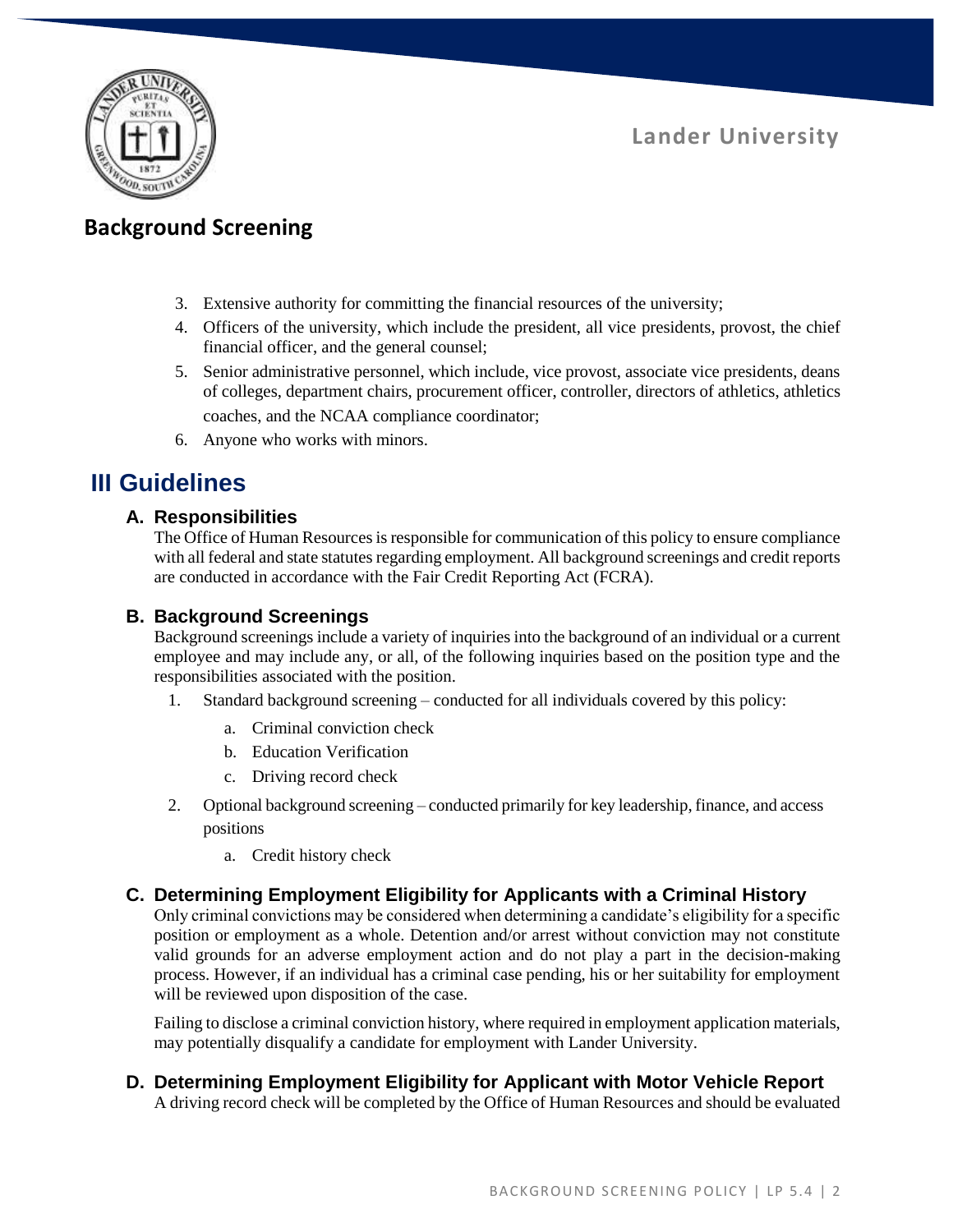**Lander University**



## **Background Screening**

on a case-by-case basis. All driving-sensitive positions must maintain a safe driving history and meet all standards and practices to drive university fleet vehicles.

### **E. Current Employee Promotions/Changes**

Basic background screenings may be completed on university employees who apply and are selected for or voluntarily transferred to other positions within the university. If the new position is cash/fundsensitive, a credit history check will also be completed.

The Office of Human Resources and/or the general counsel reserves the right to conduct relevant background checks when it has reasonable grounds to do so, e.g., no prior check was performed, a workplace incident has occurred, upon self-reporting of a criminal activity, update of information due to designation as a key financial or access position, or upon change of assignment.

### **F. Individual Not Paid by Lander University**

For individuals employed by contractors, other entities, temporary employment services, or volunteers/affiliates, documentation will be required to verify that applicable background checks have been conducted on these individuals before they are to begin working on Lander campus or Lander-affiliated property.

- For contractors or other entities, it will be the responsibility of the Procurement Department to have a clause in all contracts requiring the vendor to conduct background screenings, if applicable.
- For temporary employment services, the office or department will verify that the temporary employment service has conducted a comparable background check for any those workers assigned to the university.
- For volunteers and affiliates, the office or department will be required to obtain background checks.

The Office of Human Resources reserves the right to conduct its own background checks independent of the contractor, other entities, temporary employment services or the volunteers/affiliates. They will work with the office or department to obtain the applicable background check(s) for volunteers and affiliates.

### **G. Procedural Considerations**

1. Background authorizations

An appropriate authorization from the background vendor must be completed to perform a pre-employment background screening. A refusal to authorize the background screening eliminates the applicant from further consideration for employment. All questions pertaining to specific background authorization procedures should be directed to the Office of Human Resources.